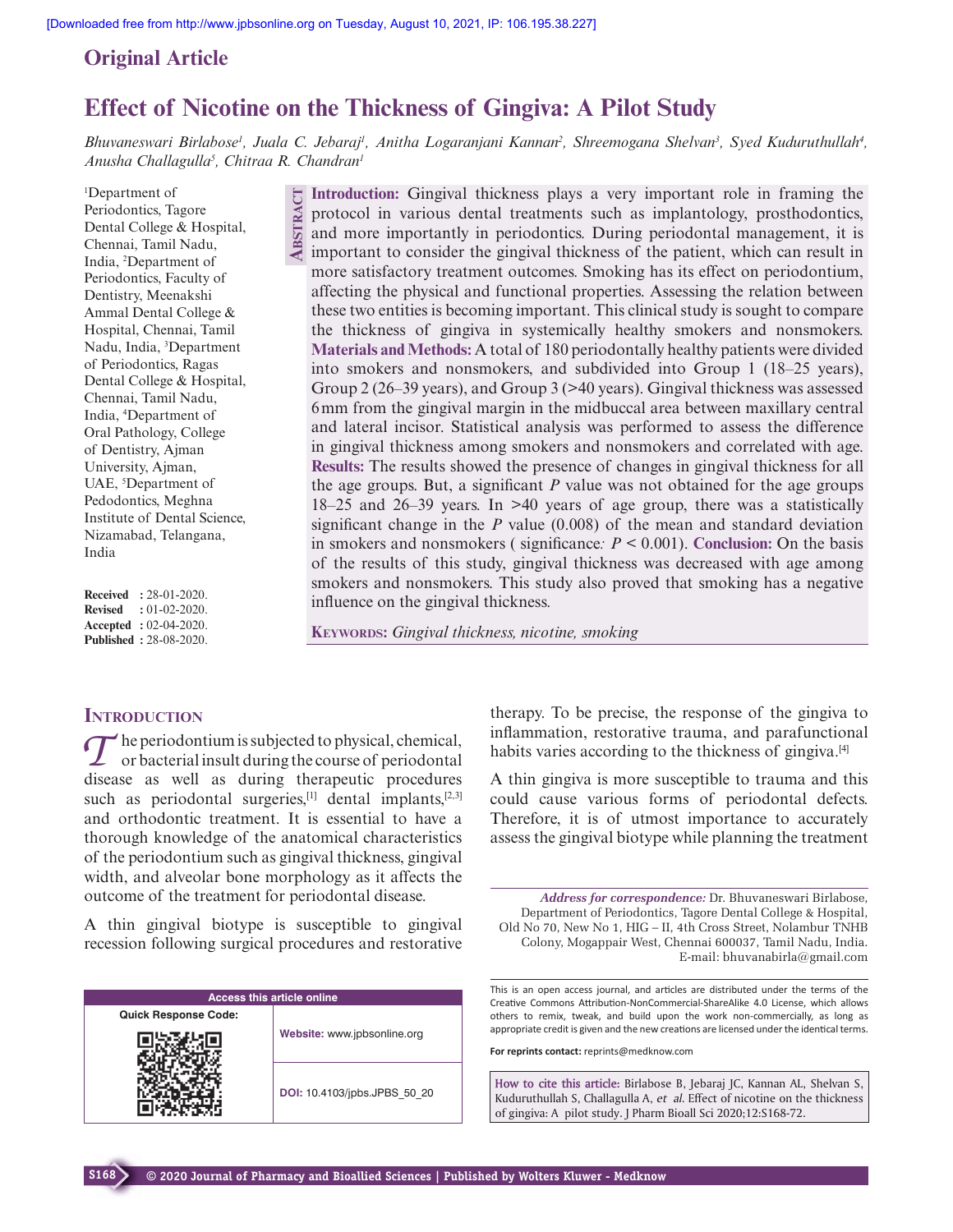for the patient and help to achieve predictable esthetic outcome.

Understanding the thickness and width of gingiva is mandatory as the gingiva in the anterior maxillary and mandibular sextants, which bear the maximum brunt of the recession and have great esthetic relevance.[5,6] It is well established that the inflammatory changes of the periodontium influences the appearance of gingiva clinically.[7] The effect of smoking (nicotine) reflects morphologic and histologic changes in the gingiva[8] including thickness of gingiva, which can influence the aesthetic and functional outcome of not only periodontal therapy but also restorative and orthodontic therapy. Although ample literature is available regarding the effect of smoking on periodontium, there is very little attention on the comparison of thickness of gingiva among smokers and nonsmokers.

Hence, the aim of this study is to assess the impact of nicotine on the gingival biotypes due cigarette smoking in periodontally healthy patients.

#### **MATERIALS AND METHODS**

#### **Sample size and sampling**

A total of 180 patients who attended the outpatient Department of Periodontics were included in this study. Power analysis was performed with  $\alpha$  error (5%) and power  $(1 - \beta)$  90%; the minimum sample size required for each group was 30 and a total of 90 in smokers and 90 in nonsmokers. The CDC (Centre for Disease Control) considers those patients who have smoked more than 100 cigarettes in their lifetime as smokers and nonsmokers are those who have not smoked more than 100 cigarettes in their lifetime.[9] An informed consent was obtained from the patients.

#### **Inclusion criteria**

The inclusion criteria of the study included the following:

- 1. Smokers and nonsmokers according to CDC classification.
- 2. Presence of all anterior teeth in the maxillary arch.
- 3. Healthy periodontium with no loss of attachment.
- 4. No history of orthodontic treatment.
- 5. No history of periodontal treatment.

#### **Exclusion criteria**

The exclusion criteria of the study included the following:

- 1. Patients with active periodontal disease.
- 2. Gingival recession in the anterior teeth
- 3. Extensive restorations in the anterior teeth.
- 4. Any systemic diseases that have an impact on the periodontal health.
- 5. Patients under any medication that would affect the periodontal tissues such as cyclosporine A, calcium channel blockers, or phenytoin.
- 6. Pregnant or lactating women.

The patients included in the study were divided into two groups:

Group A: smokers and Group B: nonsmokers.

In both groups, the patients were categorized into three age groups.

Group 1: 18–24 years

Group 2: 25–39 years

Group 3: 40 years and above

Each group had a population comprising 30 males under smokers and nonsmokers category, comprising a total of 180 patients.

#### **Measurement of gingival thickness**

After anesthetizing the buccal gingiva with a 2% lidocaine spray, gingival thickness was measured midbuccally in the attached gingiva between maxillary central and lateral incisor 6 mm from the gingival margin. An endodontic spreader fitted with a rubber stopper was used to measure and the thickness and the value recorded [Figure 1]. To minimize measurement errors, only one person performed the measurements and it was rounded off to the nearest millimeter.

#### **Statistical analysis**

Thickness of gingiva was compared across different age groups by performing one-way analysis of variance (ANOVA). The unpaired *t* test was used to compare mean thickness of gingiva between smokers and nonsmokers.

#### **RESULTS**

This study was performed to assess the changes in the gingival thickness among smokers and nonsmokers in periodontally healthy subjects and different age



**Figure 1:** Measurement of gingival thickness using endodontic spreader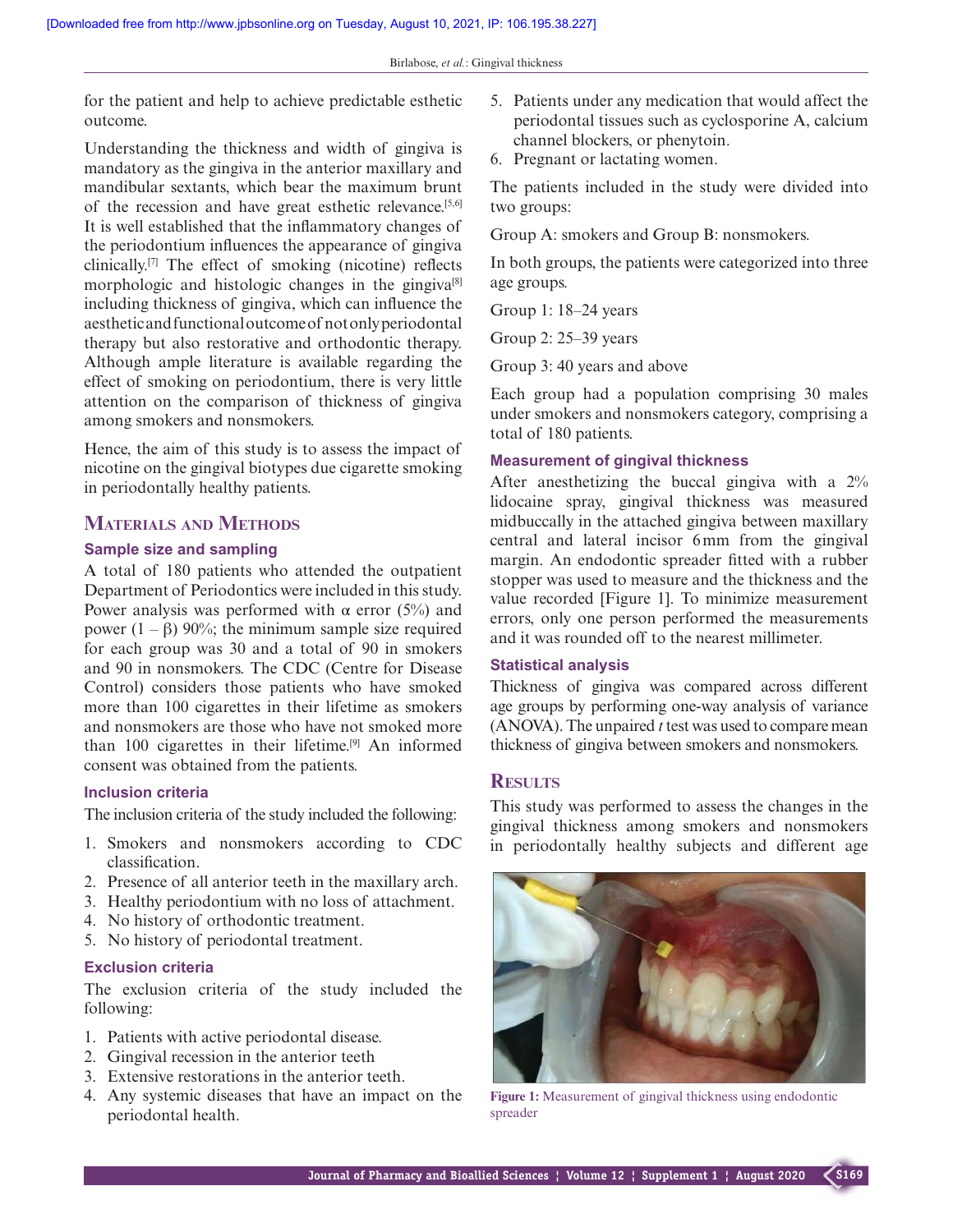groups categorized as age groups of 18–25, 26–39, and >40 years.

#### **Evaluation of changes in gingival thickness in smokers**

The age group  $18-25$ ,  $26-39$ , and  $>40$  years had mean values of 3.03, 2.67, and 2.70, respectively. The results showed the presence of intragroup variation in the gingival thickness in smokers with a decrease in gingival thickness as the age increases. The ANOVA test shows that this change in thickness is statistically significant (*P* < 0.001) [Table 1].

#### **Evaluation of changes in gingival thickness in nonsmokers**

The age group  $18-25$ ,  $26-39$ , and  $>40$  years had mean values of 2.73, 2.47, and 2.10, respectively. The results showed the presence of intragroup variation in the gingival thickness in smokers with a decrease in gingival thickness as the age increases. The ANOVA test shows that this change in thickness is statistically significant (*P* < 0.001) [Table 2].

#### **Comparative evaluation of changes in gingival thickness among smokers and nonsmokers**

The results showed the presence of changes in gingival thickness for all the age groups. But, a significant *P* value was not obtained for the age groups 18–25 and 26–39 years. In >40 years of age group, there was a statistically significant change in the *P* value (0.008) of the mean and standard deviation in smokers and nonsmokers (significance:  $P \leq 0.001$ ) [Table 3].

#### **DISCUSSION**

The gingival or periodontal biotypes have been classified as thin or thick, and the most prevalent gingival biotype is the thick biotype, which comprises flat soft tissue and dense bony architecture. This type of soft-tissue form is more resistant to gingival recession as they are fibrotic and have a large zone of attachment to the underlying bone. In contrast, thin gingival biotype is much more delicate with a highly scalloped soft tissue and a thin underlying bony architecture, which makes them prone to bony dehiscence and fenestrations. Hence, a thin gingival biotype is more prone to recession, bleeding, and inflammation.

| Table 1: Evaluation of changes in gingival thickness in smokers |                              |      |       |    |                           |  |
|-----------------------------------------------------------------|------------------------------|------|-------|----|---------------------------|--|
| <b>Parameter</b>                                                | <b>Smokers</b>               |      |       |    | $ANOVA$ — $P$ Value       |  |
|                                                                 | <b>Mean</b>                  |      |       |    |                           |  |
|                                                                 | $18-25$ years of age GT (mm) | 3.03 | 0.718 | 30 | $\leq 0.001$ <sup>a</sup> |  |
|                                                                 | $26-39$ years of age GT (mm) | 2.67 | 0.711 | 30 |                           |  |
|                                                                 | $>40$ years of age GT (mm)   | 2.70 | 0.885 | 30 |                           |  |
|                                                                 | Mean                         | 2.80 | 0.859 | 90 |                           |  |

 $SD =$  standard deviation, ANOVA = analysis of variance,  $GT =$  gingival thickness,  $GT =$  gingival thickness <sup>a</sup>Statistically significant

| Table 2: Evaluation of changes in gingival thickness in nonsmokers |                              |      |       |    |                           |  |
|--------------------------------------------------------------------|------------------------------|------|-------|----|---------------------------|--|
| <b>Parameter</b>                                                   | <b>Nonsmokers</b>            |      |       |    | $ANOVA$ — $P$ Value       |  |
|                                                                    | <b>Mean</b>                  |      |       |    |                           |  |
|                                                                    | $18-25$ years of age GT (mm) | 2.73 | 0.640 | 30 | $\leq 0.001$ <sup>a</sup> |  |
|                                                                    | $26-39$ years of age GT (mm) | 2.47 | 0.507 | 30 |                           |  |
|                                                                    | $>40$ years of age GT (mm)   | 2.10 | 0.885 | 30 |                           |  |
|                                                                    | Mean                         | 2.43 | 0.735 | 90 |                           |  |

 $SD =$  standard deviation, ANOVA = analysis of variance,  $GT =$  gingival thickness <sup>a</sup>Statistically significant

| Table 3: Comparative evaluation of changes in gingival thickness among smokers and nonsmokers |                |           |                   |           |         |  |  |
|-----------------------------------------------------------------------------------------------|----------------|-----------|-------------------|-----------|---------|--|--|
| <b>Parameter</b>                                                                              | <b>Smokers</b> |           | <b>Nonsmokers</b> |           | P Value |  |  |
| 18–25 years of age GT (mm)                                                                    | <b>Mean</b>    | <b>SD</b> | <b>Mean</b>       | <b>SD</b> |         |  |  |
|                                                                                               | 3.03           | 0.72      | 2.73              | 0.06      | 0.093   |  |  |
| $26-39$ years of age GT (mm)                                                                  |                |           |                   |           |         |  |  |
|                                                                                               | 2.67           | 0.71      | 2.47              | 0.51      | 0.215   |  |  |
| $>40$ years of age GT (mm)                                                                    |                |           |                   |           |         |  |  |
|                                                                                               | 2.70           | 0.79      | 2.10              | 0.88      | 0.008   |  |  |

 $SD =$  standard deviation,  $GT =$  gingival thickness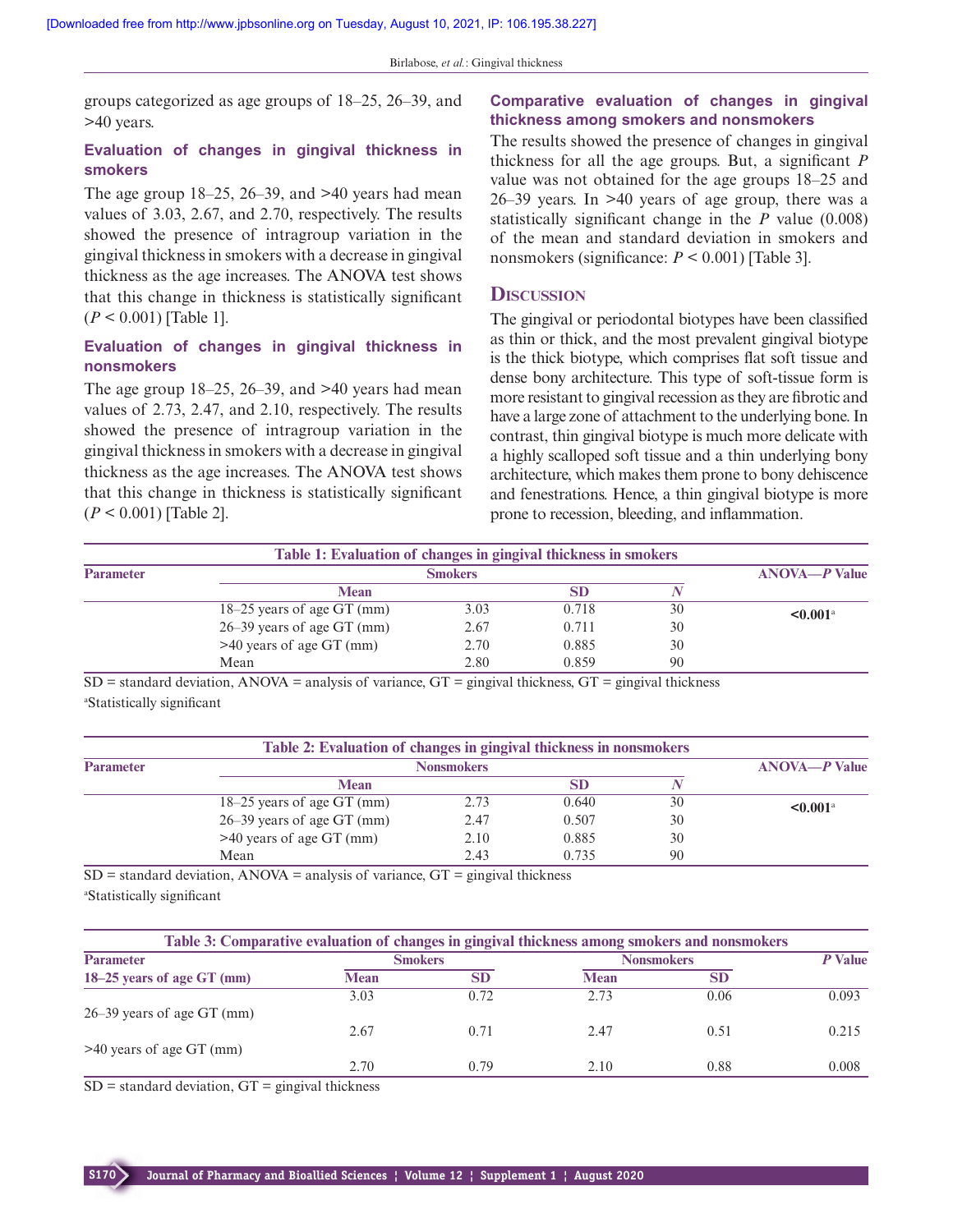The recognition of the gingival biotype is of utmost importance in clinical practice as the discrepancies in gingival and osseous architecture influences the outcome of periodontal therapy.

Thorough understanding of the tissue biotype enables the practitioner to incorporate appropriate periodontal surgical procedures, which minimize alveolar resorption to provide a more conducive environment for implant, restorative, or prosthetic placement. The periodontal literature till date proves that the gingival width has been discussed to great extent and the gingival recession occurrence has been widely associated with inadequate width of attached gingiva. The gingival thickness is another parameter that plays an equally important role in the position of the gingival margin. Unfortunately, the periodontal literature attributes limited importance to gingival thickness when compared to gingival width. The actual functions of attached gingiva such as resistance to masticatory/tensional/traumatic forces and inflammation are possibly directly related to thickness as much as width of gingiva. Hence, there is a need to measure gingival thickness along with other gingival parameters.

Results of this study show that the thickness of gingival decreases with age in both smokers and in nonsmokers. But the rate of thinning is not much prominent in smokers when compared to nonsmokers [Figure 2].

Many studies have substantiated that thickness of gingiva significantly decreases with age.<sup>[10-12]</sup> Similarly there is enough proof that nicotine increases the thickness of the gingiva.[13,14] The increase in thickness of gingiva is attributed by histopathological changes such as epithelial hyperplasia, increased keratinization, and also changes in the connective tissue and increase in the vascularity.[15] The gingival keratinocytes in smokers also show an increased mitotic rate when compared to nonsmokers.[16] These changes are responsible for the increase in thickness of the gingival tissue. The



**Figure 2:** Graph representing gingival thickness among smokers  $428-33$ . and nonsmokers

primary function of the outer gingival epithelium is to provide a mechanical barrier and protect the gingiva from damage caused by masticatory forces and from bacterial infection.

Transmission electron microscopic evaluation of gingival tissue sample from smokers revealed that the cells of stratum basale were found to be resting on an irregular basement membrane. The intercellular space of the epithelial cells is wide and the attachment by desmosomes was disrupted. The micro ridges showed variation on the surface epithelial cells.[17] The effect of smoking on periodontal tissues are diminished oxygen tension, impaired gingival inflammation and bleeding, altered gingival vasculature, and gingival blood flow.[11] The aforesaid changes are due to cotinine, which has a vasoconstrictive action on gingival vessels. One literature proved that gingival thickness is increased in smokers, which was confirmed histologically.<sup>[18]</sup> Analysis by Jayashree and Vandana<sup>[12]</sup> presented that the gingival thickness was predominantly increased in the midbuccal and interdental region in smokers when compared to nonsmokers.

#### **CONCLUSION**

Correlating the clinical finding of this study and histological findings in existing studies, it can be concluded that the thickness of gingiva is increased in smokers mainly because of the epithelial dysplasia and increased mitosis of the keratinocytes. This negatively influences the mechanical and protective function of the gingiva due to disruption of cell junctions in the keratinocytes. As the effect of smoking on periodontium is well established, the influence of smoking on gingival thickness according to pack years is of keen interest to be analyzed in further studies.

#### **Financial support and sponsorship** Nil.

#### **Conflicts of interest**

There are no conflicts of interest.

#### **REFERENCES**

- 1. Claffey N, Shanley D. Relationship of gingival thickness and bleeding to loss of probing attachment in shallow sites following nonsurgical periodontal therapy. J Clin Periodontol 1986;13:654-7.
- 2. Zigdon H, Machtei EE. The dimensions of keratinized mucosa around implants affect clinical and immunological parameters. Clin Oral Implants Res 2008;19:387-92.
- 3. De Rouck T, Eghbali R, Collys K, De Bruyn H, Cosyn J. The gingival biotype revisited: transparency of the periodontal probe through the gingival margin as a method to discriminate thin from thick gingiva. J Clin Periodontol 2009;36: